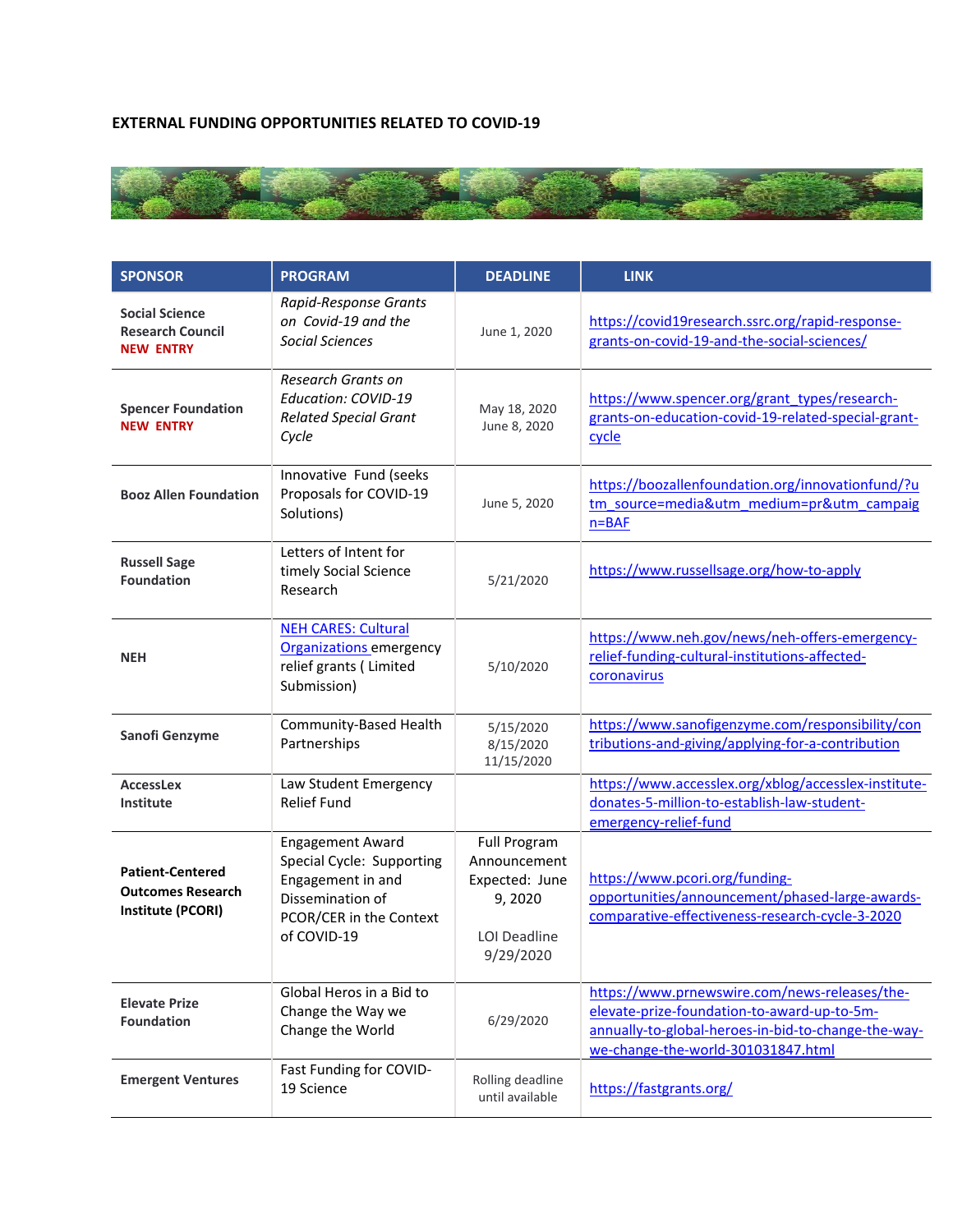|                                                                                                                                                                          |                                                                                                                                                                                                                                                                                                                                             | funding is<br>expended |                                                                                                                                                                                                                                                                    |
|--------------------------------------------------------------------------------------------------------------------------------------------------------------------------|---------------------------------------------------------------------------------------------------------------------------------------------------------------------------------------------------------------------------------------------------------------------------------------------------------------------------------------------|------------------------|--------------------------------------------------------------------------------------------------------------------------------------------------------------------------------------------------------------------------------------------------------------------|
| <b>Advanced Technology</b><br>International (ATI),<br><b>Medical Technology</b><br><b>Enterprise Consortium</b><br>(MTEC)                                                | <b>Solicitation Number:</b><br>MTEC-20-09-COVID-19<br>Treatment MIDRP,<br>Development of<br>Treatments for COVID-19                                                                                                                                                                                                                         | 4/8/2020               | https://www.mtec-sc.org/wp-<br>content/uploads/2020/03/20-09-COVID19 RPP.pdf                                                                                                                                                                                       |
| <b>Advanced Technology</b><br>International (ATI),<br><b>Medical Technology</b><br><b>Enterprise Consortium</b><br>(MTEC)<br><b>American Heart</b><br><b>Association</b> | <b>Solicitation Number:</b><br>MTEC-20-09-COVID-19<br>Treatment MIDRP,<br>Development of<br>Treatments for COVID-19<br><b>AHA Rapid Response</b><br>Grant: COVID-19 and Its<br>Cardiovascular Impact<br>Rapid Response Grant<br>initiative                                                                                                  | 4/8/2020<br>4/6/2020   | https://www.mtec-sc.org/wp-<br>content/uploads/2020/03/20-09-COVID19 RPP.pdf<br>https://professional.heart.org/professional/ResearchPro<br>grams/UCM 505867 AHA-Rapid-Response-Grant-<br>COVID-19-and-its-Cardiovascular-Impact.jsp                                |
| <b>American Heart</b><br><b>Association</b><br><b>Amazon Web Services</b><br>(AWS)                                                                                       | AHA Rapid Response<br>Grant: COVID-19 and Its<br>Cardiovascular Impact<br>Rapid Response Grant<br>initiative<br><b>Diagnostic Development</b><br><b>Initiative (DDI)</b>                                                                                                                                                                    | 4/6/2020<br>6/30/2020  | https://professional.heart.org/professional/ResearchPr<br>ograms/UCM 505867 AHA-Rapid-Response-Grant-<br>COVID-19-and-its-Cardiovascular-Impact.jsp<br>https://aws.amazon.com/government-<br>education/nonprofits/disaster-response/diagnostic-dev-<br>initiative/ |
| <b>Amazon Web Services</b><br>(AWS)<br><b>Centers for Disease</b><br>Control (CDC)                                                                                       | <b>Diagnostic Development</b><br>Initiative (DDI)<br><b>Strengthening Public Health</b><br><b>Systems and Services</b><br>through National<br>Partnerships to Improve and<br><b>Protect the Nations Health</b><br>(CDC-RFA-OT18-<br>18020202SUPP20)                                                                                         | 6/30/2020<br>4/2/2020  | https://aws.amazon.com/government-<br>education/nonprofits/disaster-response/diagnostic-dev-<br>initiative/<br>https://www.grants.gov/web/grants/search-<br>grants.html?keywords=covid-19                                                                          |
| <b>Centers for Disease</b><br>Control (CDC)<br><b>CDC and Prevention</b><br><b>Center for Global</b><br>Health (CDC CGH)                                                 | Strengthening Public Health<br>Systems and Services<br>through National<br>Partnerships to Improve and<br><b>Protect the Nations Health</b><br>(CDC-RFA-OT18-<br>18020202SUPP20)<br><b>Global Health Security</b><br>Partnerships: Expanding and<br>Improving Public Health<br>Laboratory Strategies and<br>Systems (CDC-RFA-GH20-<br>2109) | 4/2/2020<br>5/4/2020   | https://www.grants.gov/web/grants/search-<br>grants.html?keywords=covid-19<br>https://www.grants.gov/web/grants/view-<br>opportunity.html?oppId=320733                                                                                                             |
| <b>CDC and Prevention</b><br><b>Center for Global</b><br>Health (CDC CGH)<br>DHHS/Biomedical<br><b>Advanced Research</b><br>and Development<br><b>Authority (BARDA)</b>  | Global Health Security<br>Partnerships: Expanding and<br>Improving Public Health<br>Laboratory Strategies and<br>Systems (CDC-RFA-GH20-<br>2109)<br><b>Biomedical Advanced</b><br><b>Research and Development</b><br><b>Authority (BARDA) Broad</b>                                                                                         | 5/4/2020<br>4/30/2020  | https://www.grants.gov/web/grants/view-<br>opportunity.html?oppId=320733<br>https://beta.sam.gov/opp/1b46a4169fcb4902b9c4fcbb5b<br>f981f7/view                                                                                                                     |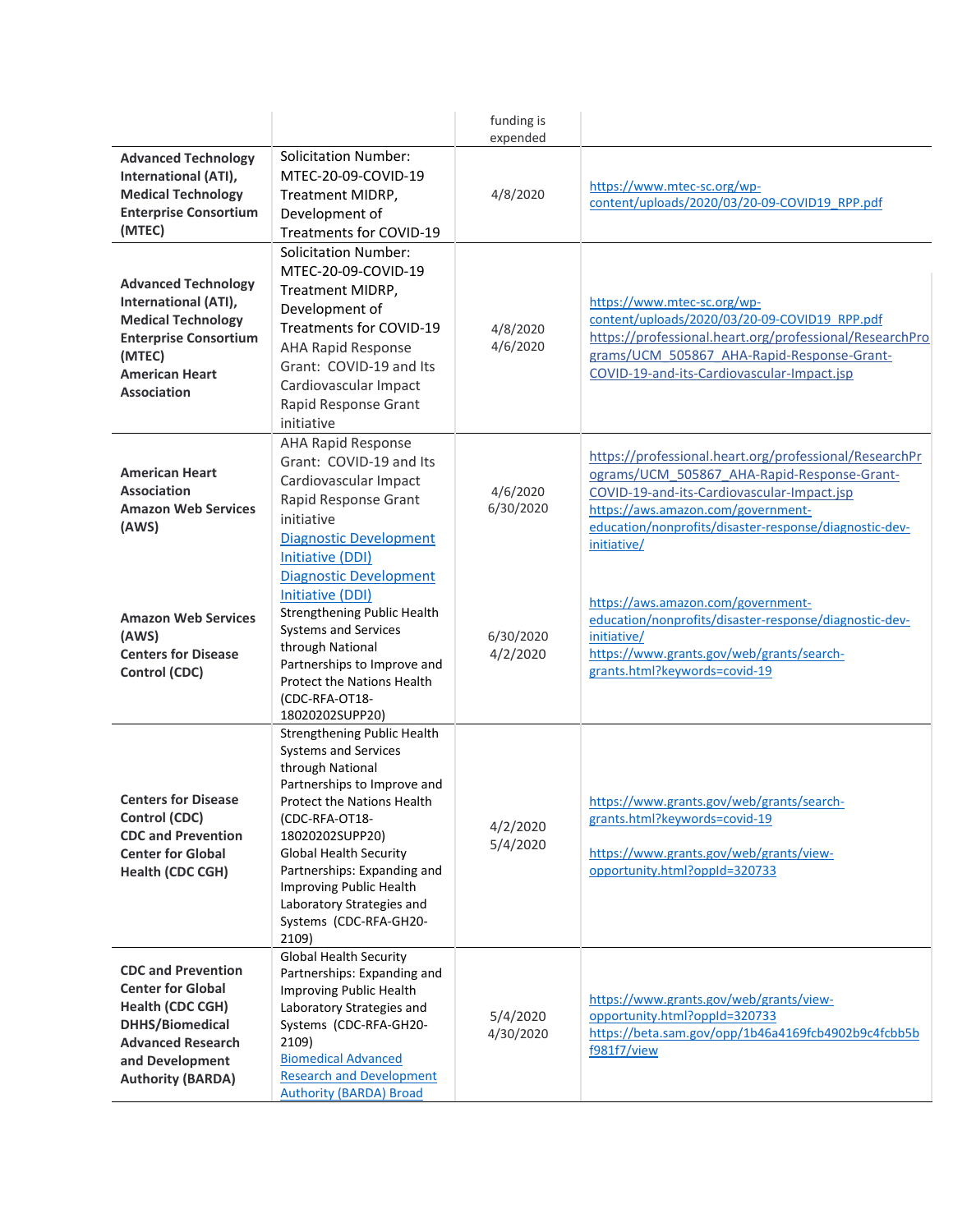|                                                                                                                               | <b>Agency Announcement</b><br>(BAA)                                                                                                                                                                                                                                                                                                                |                                                                                                                          |                                                                                                                                                                   |
|-------------------------------------------------------------------------------------------------------------------------------|----------------------------------------------------------------------------------------------------------------------------------------------------------------------------------------------------------------------------------------------------------------------------------------------------------------------------------------------------|--------------------------------------------------------------------------------------------------------------------------|-------------------------------------------------------------------------------------------------------------------------------------------------------------------|
| DHHS/Biomedical<br><b>Advanced Research</b><br>and Development<br><b>Authority (BARDA)</b><br>IBM                             | <b>Biomedical Advanced</b><br><b>Research and Development</b><br><b>Authority (BARDA) Broad</b><br><b>Agency Announcement</b><br>(BAA)<br>COVID-19 HPC Consortium                                                                                                                                                                                  | 4/30/2020<br>None Cited                                                                                                  | https://beta.sam.gov/opp/1b46a4169fcb4902b9c4fcbb5b<br>f981f7/view<br>https://covid19-hpc.mybluemix.net                                                           |
| <b>National Endowment</b><br>for the Humanities                                                                               | <b>NEH Emergency Relief</b><br>Funding                                                                                                                                                                                                                                                                                                             | To Be Announced<br>4/30/20                                                                                               | https://www.neh.gov/COVID19 FAQs                                                                                                                                  |
| <b>Massachusetts</b><br><b>Institute of Technology</b><br>(MIT)                                                               | <b>TPrize Challenge</b>                                                                                                                                                                                                                                                                                                                            | 3/31/2020                                                                                                                | https://solve.mit.edu/challenges/health-security-<br>pandemics#challenge-subnav-offset                                                                            |
| <b>Massachusetts</b><br><b>Institute of Technology</b><br>(MIT)<br><b>National Institutes of</b><br>Health (NHLBI)            | <b>TPrize Challenge</b><br>Notice of Special Interest<br>(NOSI): Availability of<br><b>Administrative Supplements</b><br>and Revision Supplements<br>on Coronavirus Disease 2019<br>$(COVID-19)$                                                                                                                                                   | 3/31/2020<br>Applications will<br>be accepted on a<br>rolling basis<br>from March 17,<br>2020 through<br>October 5, 2020 | https://solve.mit.edu/challenges/health-security-<br>pandemics#challenge-subnav-offset<br>https://grants.nih.gov/grants/guide/notice-files/NOT-HL-<br>20-757.html |
| <b>National Institutes of</b><br><b>Health (NHLBI)</b><br><b>National Institutes of</b><br><b>Health (NIAID and</b><br>NIGMS) | Notice of Special Interest<br>(NOSI): Availability of<br><b>Administrative Supplements</b><br>and Revision Supplements<br>on Coronavirus Disease 2019<br>$(COVID-19)$<br>Notice of Special Interest<br>(NOSI) regarding the<br>Availability of Urgent<br><b>Competitive Revisions for</b><br>Research on the 2019 Novel<br>Coronavirus (2019-nCoV) | Applications will<br>be accepted on a<br>rolling basis<br>from March 17,<br>2020 through<br>October 5, 2020<br>4/8/2020  | https://grants.nih.gov/grants/guide/notice-files/NOT-HL-<br>20-757.html<br>https://grants.nih.gov/grants/guide/notice-files/NOT-AI-<br>20-030.html                |
| <b>National Institutes of</b><br><b>Health (NIAID and</b><br>NIGMS)<br><b>National Institutes of</b><br>Health (NIH)          | Notice of Special Interest<br>(NOSI) regarding the<br>Availability of Urgent<br>Competitive Revisions for<br>Research on the 2019 Novel<br>Coronavirus (2019-nCoV)<br>Administrative<br><b>Supplements to Existing</b><br>NIH Grants and<br><b>Cooperative Agreements</b><br>(Parent Admin Supp<br><b>Clinical Trial Optional)</b>                 | 4/8/2020<br>Dates Vary By<br>awarding Unit,<br>see Funding<br>opportunity<br>abbouncement                                | https://grants.nih.gov/grants/guide/notice-files/NOT-AI-<br>20-030.html<br>https://grants.nih.gov/grants/guide/pa-files/PA-18-<br>591.html                        |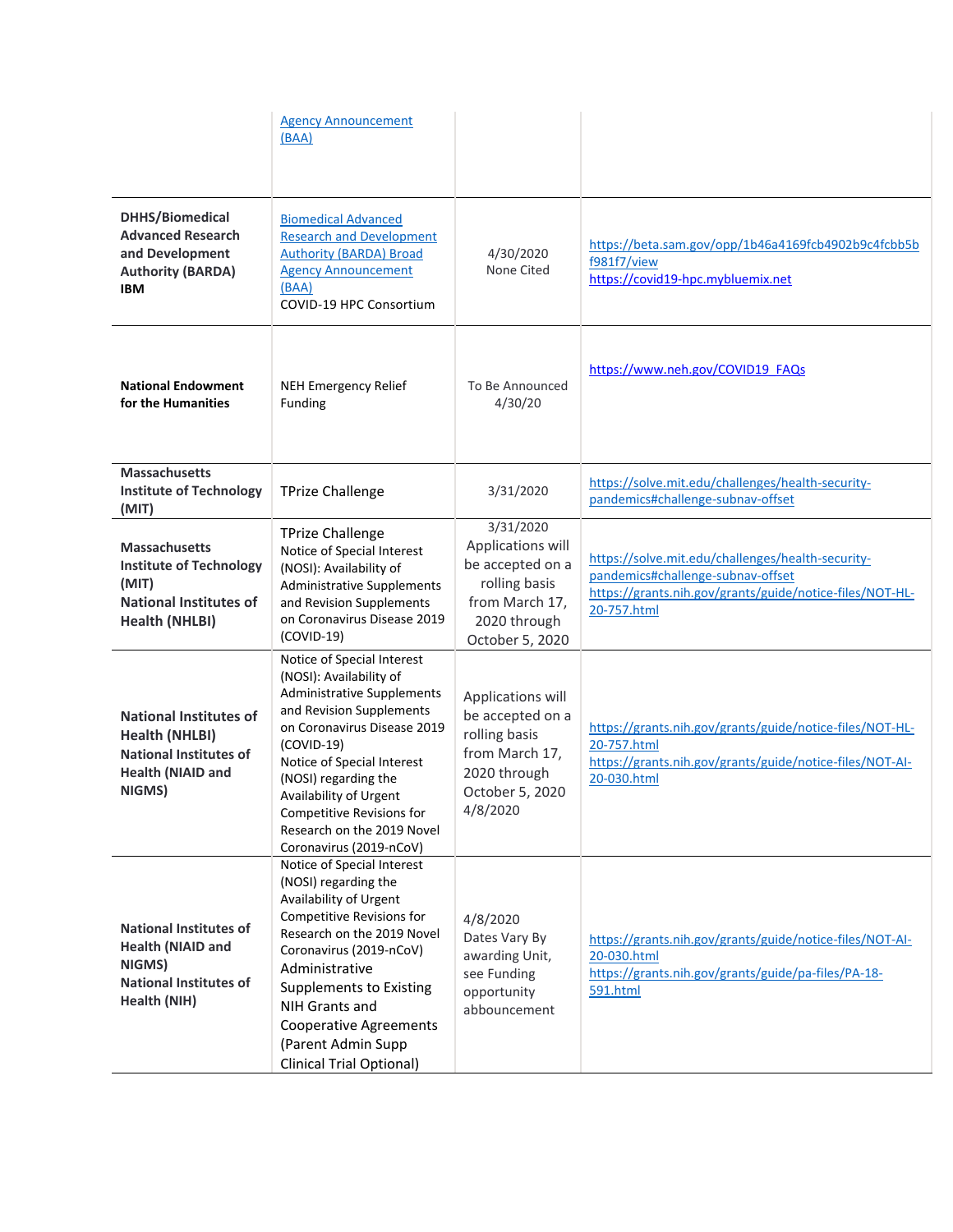| <b>National Institutes of</b><br>Health (NIH)<br><b>National Institutes of</b><br><b>Health (NIDA)</b>                       | Administrative<br>Supplements to Existing<br>NIH Grants and<br><b>Cooperative Agreements</b><br>(Parent Admin Supp<br><b>Clinical Trial Optional)</b><br>Notice of Special Interest<br>(NOSI) regarding the<br>Availability of Administrative<br>Supplements and Urgent<br>Competitive Revisions for<br>Research on the 2019 Novel<br>Coronavirus               | Dates Vary By<br>awarding Unit,<br>see Funding<br>opportunity<br>abbouncement<br>3/31/2021 (rolling<br>basis)    | https://grants.nih.gov/grants/guide/pa-files/PA-18-<br>591.html<br>https://grants.nih.gov/grants/guide/notice-files/NOT-DA-<br>20-047.html  |
|------------------------------------------------------------------------------------------------------------------------------|-----------------------------------------------------------------------------------------------------------------------------------------------------------------------------------------------------------------------------------------------------------------------------------------------------------------------------------------------------------------|------------------------------------------------------------------------------------------------------------------|---------------------------------------------------------------------------------------------------------------------------------------------|
| <b>National Institutes of</b><br>Health (NIDA)<br><b>National Institutes of</b><br><b>Health (NIA and</b><br>NIAID).         | Notice of Special Interest<br>(NOSI) regarding the<br>Availability of Administrative<br>Supplements and Urgent<br><b>Competitive Revisions for</b><br>Research on the 2019 Novel<br>Coronavirus<br>Investigator Initiated<br><b>Extended Clinical Trial (R01</b><br><b>Clinical Trial Required)</b>                                                             | 3/31/2021 (rolling<br>basis)<br>5/13/2020;<br>9/13/2020; and<br>others                                           | https://grants.nih.gov/grants/guide/notice-files/NOT-DA-<br>20-047.html<br>https://grants.nih.gov/grants/guide/pa-files/PAR-20-<br>139.html |
| <b>National Institutes of</b><br><b>Health (NIA and</b><br>NIAID).<br><b>National Institutes of</b><br><b>Health (NIAID)</b> | Investigator Initiated<br><b>Extended Clinical Trial (R01</b><br><b>Clinical Trial Required)</b><br>Partnerships for<br>Countermeasures against<br>Select Pathogens (R01<br>Clinical Trials Not Allowed)                                                                                                                                                        | 5/13/2020;<br>9/13/2020; and<br>others<br>6/29/2020                                                              | https://grants.nih.gov/grants/guide/pa-files/PAR-20-<br>139.html<br>https://grants.nih.gov/grants/guide/rfa-files/RFA-AI-20-<br>028.html    |
| <b>National Institutes of</b><br><b>Health (NIAID)</b><br><b>National Institutes of</b><br><b>Health (NIAID)</b>             | Partnerships for<br>Countermeasures against<br>Select Pathogens (R01<br>Clinical Trials Not Allowed)<br>Collaborative Cross (CC)<br><b>Mouse Model Generation</b><br>and Discovery of<br>Immunoregulatory<br>Mechanisms (R21 Clinical<br>Trial Not Allowed)                                                                                                     | 6/29/2020<br>9/9/2020                                                                                            | https://grants.nih.gov/grants/guide/rfa-files/RFA-AI-20-<br>028.html<br>https://grants.nih.gov/grants/guide/pa-files/PAR-18-<br>781.html    |
| <b>National Institutes of</b><br><b>Health (NIAID)</b><br><b>National Institutes of</b><br><b>Health (NIGMS)</b>             | Collaborative Cross (CC)<br><b>Mouse Model Generation</b><br>and Discovery of<br>Immunoregulatory<br>Mechanisms (R21 Clinical<br>Trial Not Allowed)<br>Notice of Special Interest<br>(NOSI) regarding the<br>Availability of Urgent<br>Competitive Revisions for<br>Research on Coronavirus<br>Disease 2019 (COVID-19)<br>and the Causative Virus<br>SARS-CoV-2 | 9/9/2020<br>Applications will<br>be accepted on a<br>rolling basis from<br>March 25, 2020 to<br>February 5, 2021 | https://grants.nih.gov/grants/guide/pa-files/PAR-18-<br>781.html<br>https://grants.nih.gov/grants/guide/notice-files/NOT-GM-<br>20-025.html |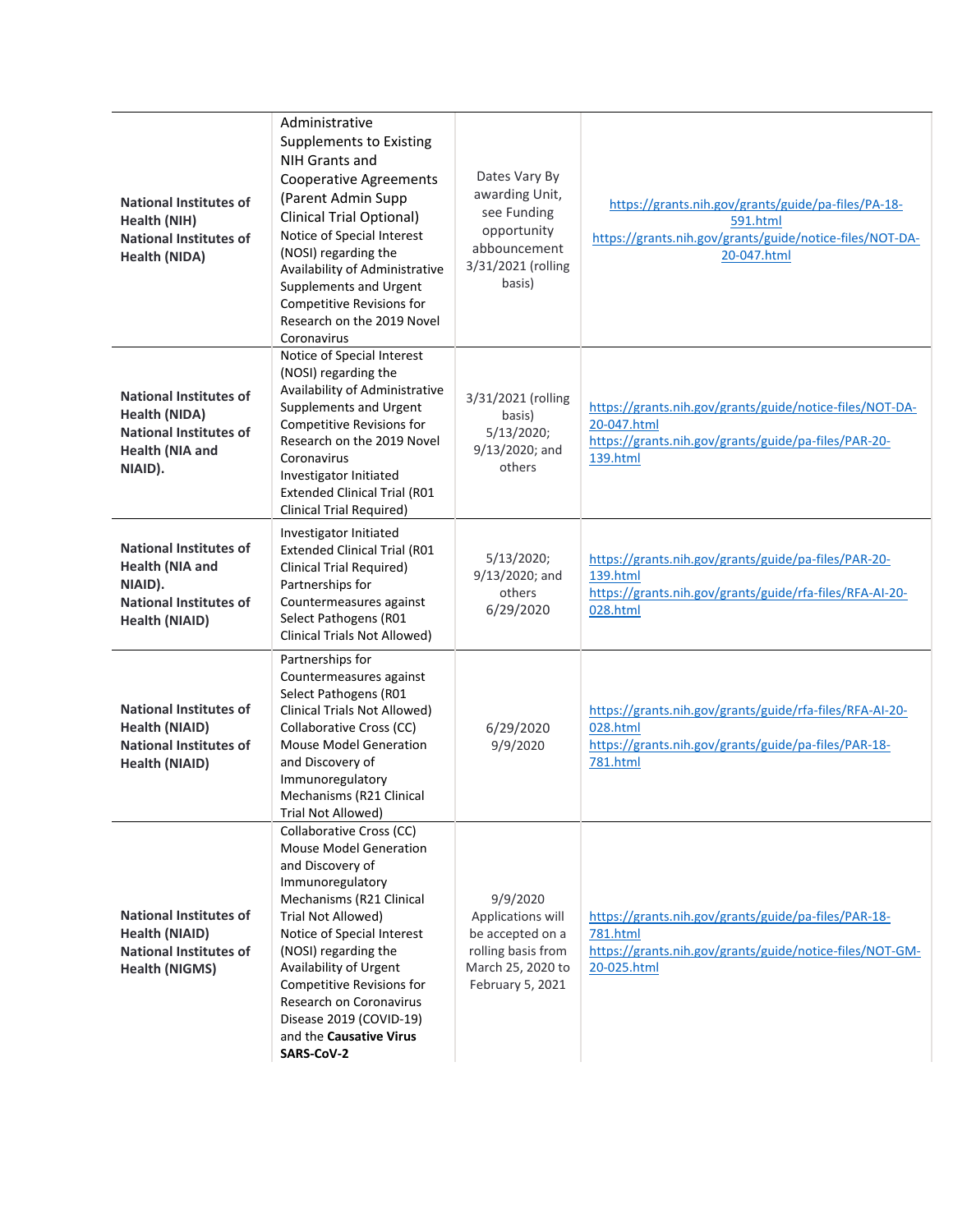| <b>National Institutes of</b><br><b>Health (NIGMS)</b><br><b>National Institutes of</b><br><b>Health (NCATS)</b>                                 | Notice of Special Interest<br>(NOSI) regarding the<br>Availability of Urgent<br>Competitive Revisions for<br>Research on Coronavirus<br>Disease 2019 (COVID-19)<br>and the Causative Virus<br>SARS-CoV-2<br>Notice of Special Interest<br>(NOSI): Clinical and<br><b>Translational Science Award</b><br>(CTSA) Program Applications<br>to Address 2019 Novel<br><b>Coronavirus (COVID-19)</b><br><b>Public Heath Need</b> | Applications will<br>be accepted on a<br>rolling basis from<br>March 25, 2020 to<br>February 5, 2021<br>Deadlines vary by<br>Funding<br>Mechanism, see<br>funding<br>opportunity<br>announcement | https://grants.nih.gov/grants/guide/notice-files/NOT-GM-<br>20-025.html<br>https://grants.nih.gov/grants/guide/notice-files/NOT-TR-<br>20-011.html |
|--------------------------------------------------------------------------------------------------------------------------------------------------|---------------------------------------------------------------------------------------------------------------------------------------------------------------------------------------------------------------------------------------------------------------------------------------------------------------------------------------------------------------------------------------------------------------------------|--------------------------------------------------------------------------------------------------------------------------------------------------------------------------------------------------|----------------------------------------------------------------------------------------------------------------------------------------------------|
| <b>National Institutes of</b><br><b>Health (NCATS)</b><br><b>National Institutes of</b><br><b>Health (Multiple NIH</b><br>Institutes)            | Notice of Special Interest<br>(NOSI): Clinical and<br><b>Translational Science Award</b><br>(CTSA) Program Applications<br>to Address 2019 Novel<br><b>Coronavirus (COVID-19)</b><br><b>Public Heath Need</b><br><b>Emergency Competitive</b><br>Revision to Existing NIH<br>Awards (Emergency<br>Supplement - Clinical Trial<br>Optional)                                                                                | Deadlines vary by<br>Funding<br>Mechanism, see<br>funding<br>opportunity<br>announcement<br>Deadlines vary by<br>Institute/Funding<br>Mechanism, see<br>funding<br>opportunity<br>announcement   | https://grants.nih.gov/grants/guide/notice-files/NOT-TR-<br>20-011.html<br>https://grants.nih.gov/grants/guide/pa-files/PA-20-<br>135.html         |
| <b>National Institutes of</b><br><b>Health (Multiple NIH</b><br>Institutes)<br><b>U.S. Department of</b><br>Defense (DoD)                        | <b>Emergency Competitive</b><br>Revision to Existing NIH<br>Awards (Emergency<br>Supplement - Clinical Trial<br>Optional)<br><b>Prototype Development</b><br>to Combat Novel<br><b>Coronavirus Disease</b><br>COVID-19                                                                                                                                                                                                    | Deadlines vary by<br>Institute/Funding<br>Mechanism, see<br>funding<br>opportunity<br>announcement<br>4/15/2020                                                                                  | https://grants.nih.gov/grants/guide/pa-files/PA-20-<br>135.html<br>https://beta.sam.gov/opp/53badf9fb02349e78839a<br>541495efc6a/view              |
| <b>U.S. Department of</b><br>Defense (DoD)<br>DHHS/Biomedical<br><b>Advanced Research</b><br>and Development<br><b>Authority (BARDA)</b>         | <b>Prototype Development</b><br>to Combat Novel<br><b>Coronavirus Disease</b><br>COVID-19<br><b>Biomedical Advanced</b><br><b>Research and Development</b><br><b>Authority (BARDA) Broad</b><br><b>Agency Announcement</b><br>(BAA)                                                                                                                                                                                       | 4/15/2020<br>4/30/2020                                                                                                                                                                           | https://beta.sam.gov/opp/53badf9fb02349e78839a<br>541495efc6a/view<br>https://beta.sam.gov/opp/1b46a4169fcb4902b9c4fcbb5b<br>f981f7/view           |
| DHHS/Biomedical<br><b>Advanced Research</b><br>and Development<br><b>Authority (BARDA)</b><br><b>National Science</b><br><b>Foundation (NSF)</b> | <b>Biomedical Advanced</b><br><b>Research and Development</b><br><b>Authority (BARDA) Broad</b><br><b>Agency Announcement</b><br>(BAA)<br>RAPID: Dear Colleague<br>Letter on the Coronavirus<br>Disease 2019 (COVID-19),<br>NSF 20-052                                                                                                                                                                                    | 4/30/2020<br>No Deadline<br>Cited; NSF<br>encourages<br>applicants to<br>check with<br>program officers<br>before applying                                                                       | https://beta.sam.gov/opp/1b46a4169fcb4902b9c4fcbb5b<br>f981f7/view<br>https://www.nsf.gov/pubs/2020/nsf20052/nsf20052.jsp                          |
|                                                                                                                                                  |                                                                                                                                                                                                                                                                                                                                                                                                                           |                                                                                                                                                                                                  | https://www.nsf.gov/pubs/2020/nsf20052/nsf20052.jsp                                                                                                |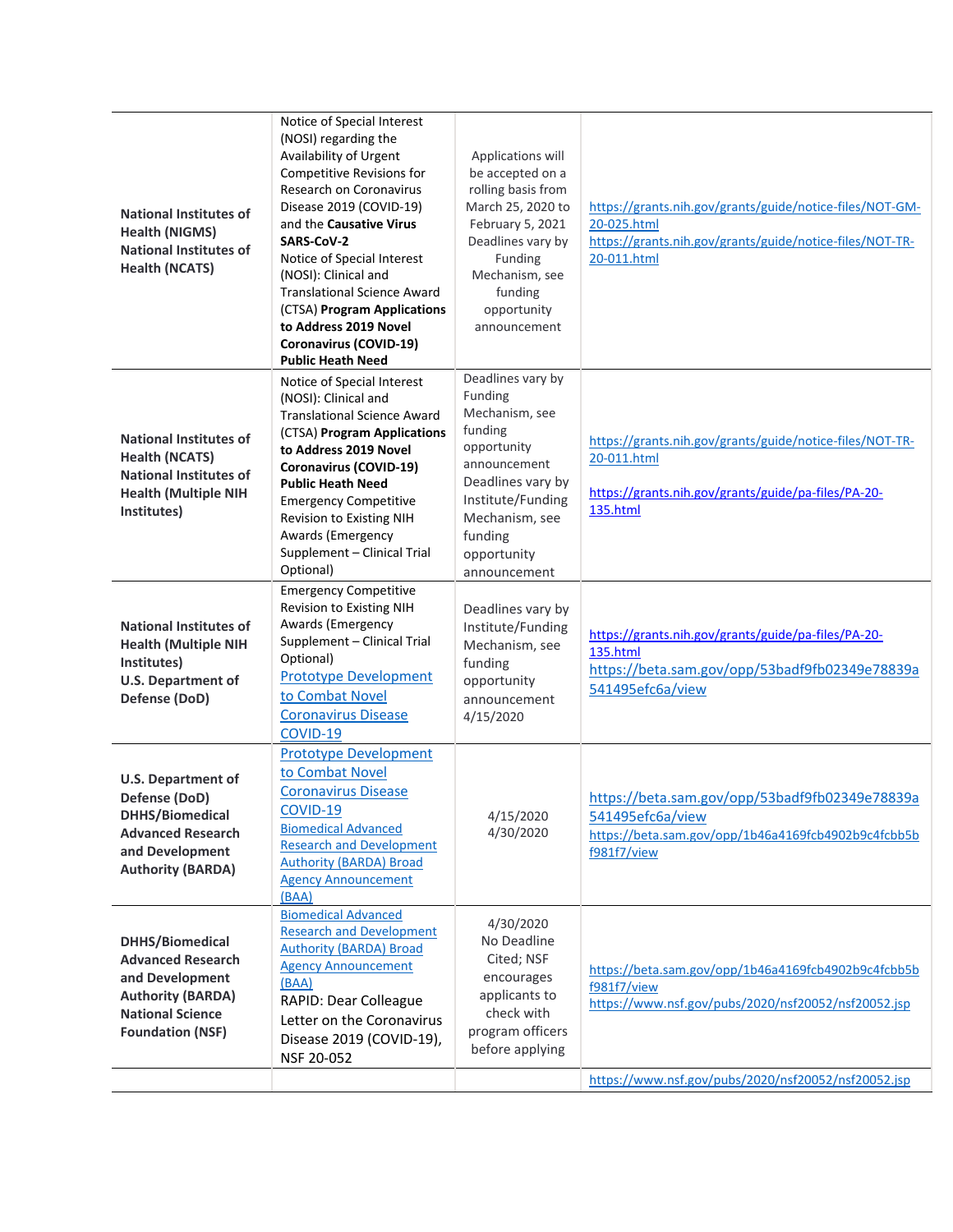| <b>National Science</b><br><b>Foundation (NSF)</b><br><b>National Science</b><br><b>Foundation (NSF)</b> | RAPID: Dear Colleague<br>Letter on the Coronavirus<br>Disease 2019 (COVID-19),<br>NSF 20-052<br>Dear Colleague Letter:<br>Provisioning Advanced<br>Cyberinfrastructure to<br>Further Research on the<br>Coronavirus Disease 2019<br>(COVID-19), NSF-20-055 | No Deadline<br>Cited; NSF<br>encourages<br>applicants to<br>check with<br>program officers<br>before applying<br>No Deadline<br>Cited; NSF<br>encourages<br>applicants to<br>check with<br>program officers<br>before applying | https://nsf.gov/pubs/2020/nsf20055/nsf20055.jsp                                                                                                       |
|----------------------------------------------------------------------------------------------------------|------------------------------------------------------------------------------------------------------------------------------------------------------------------------------------------------------------------------------------------------------------|--------------------------------------------------------------------------------------------------------------------------------------------------------------------------------------------------------------------------------|-------------------------------------------------------------------------------------------------------------------------------------------------------|
| Pfizer, Inc.                                                                                             | Virtual Programs in<br>Moderate-to-Severe Atopic<br>Dermatitis for<br>Dermatologists and Allergists                                                                                                                                                        | 4/16/2020                                                                                                                                                                                                                      | https://pfe-pfizercom-<br>prod.s3.amazonaws.com/GMG 2020-I&I-<br>L VirtualProgramsAtopicDermatitisDermatologistsAllergis<br>ts.pdf                    |
| <b>Pulitzer Center</b>                                                                                   | <b>Pulitzer News Challenge:</b><br><b>Coronavirus News</b><br><b>Collaboration Challenge</b>                                                                                                                                                               | Applications will<br>be reviewed on a<br>first-come, rolling<br>basis.                                                                                                                                                         | https://pulitzercenter.org/coronavirus-news-<br>collaboration-challenge                                                                               |
| <b>U.S. Department of the</b><br>Army                                                                    | <b>Medical Technology</b><br><b>Enterprise Consortium</b><br>(MTEC) -- Development of<br>Treatments for COVID-19<br>(Enhanced White Paper<br>Process)                                                                                                      | 4/8/2020, Noon ET                                                                                                                                                                                                              | https://www.mtec-sc.org/solicitations/                                                                                                                |
| <b>U.S. Department of</b><br><b>Veteran's Affairs</b>                                                    | <b>HSR&amp;D Rapid Response</b><br>Projects for Time-Sensitive<br>Topics: COVID-19                                                                                                                                                                         | Rolling Deadlines,<br>Round 1: 4/6/20,<br>Last Deadline:<br>7/1/20                                                                                                                                                             | https://www.hsrd.research.va.gov/funding/Rapid-<br>Response-Projects COVID19.pdf                                                                      |
| <b>U.S. Department of</b><br>Defense (DoD)                                                               | <b>Prototype Development</b><br>to Combat Novel<br><b>Coronavirus Disease</b><br>COVID-19                                                                                                                                                                  | 4/15/2020                                                                                                                                                                                                                      | https://beta.sam.gov/opp/53badf9fb02349e78839a<br>541495efc6a/view                                                                                    |
| <b>U.S. Department of</b><br>Defense (DoD)<br><b>Wellcome Trust</b>                                      | <b>Prototype Development</b><br>to Combat Novel<br><b>Coronavirus Disease</b><br>COVID-19<br>Epidemic Preparedness:<br>COVID-19 funding call                                                                                                               | 4/15/2020<br>Currently Closed.<br>May re-open<br>after existing<br>proposals are<br>evaluated                                                                                                                                  | https://beta.sam.gov/opp/53badf9fb02349e78839a<br>541495efc6a/view<br>https://wellcome.ac.uk/grant-funding/schemes/epidemic-<br>preparedness-covid-19 |
|                                                                                                          |                                                                                                                                                                                                                                                            |                                                                                                                                                                                                                                |                                                                                                                                                       |